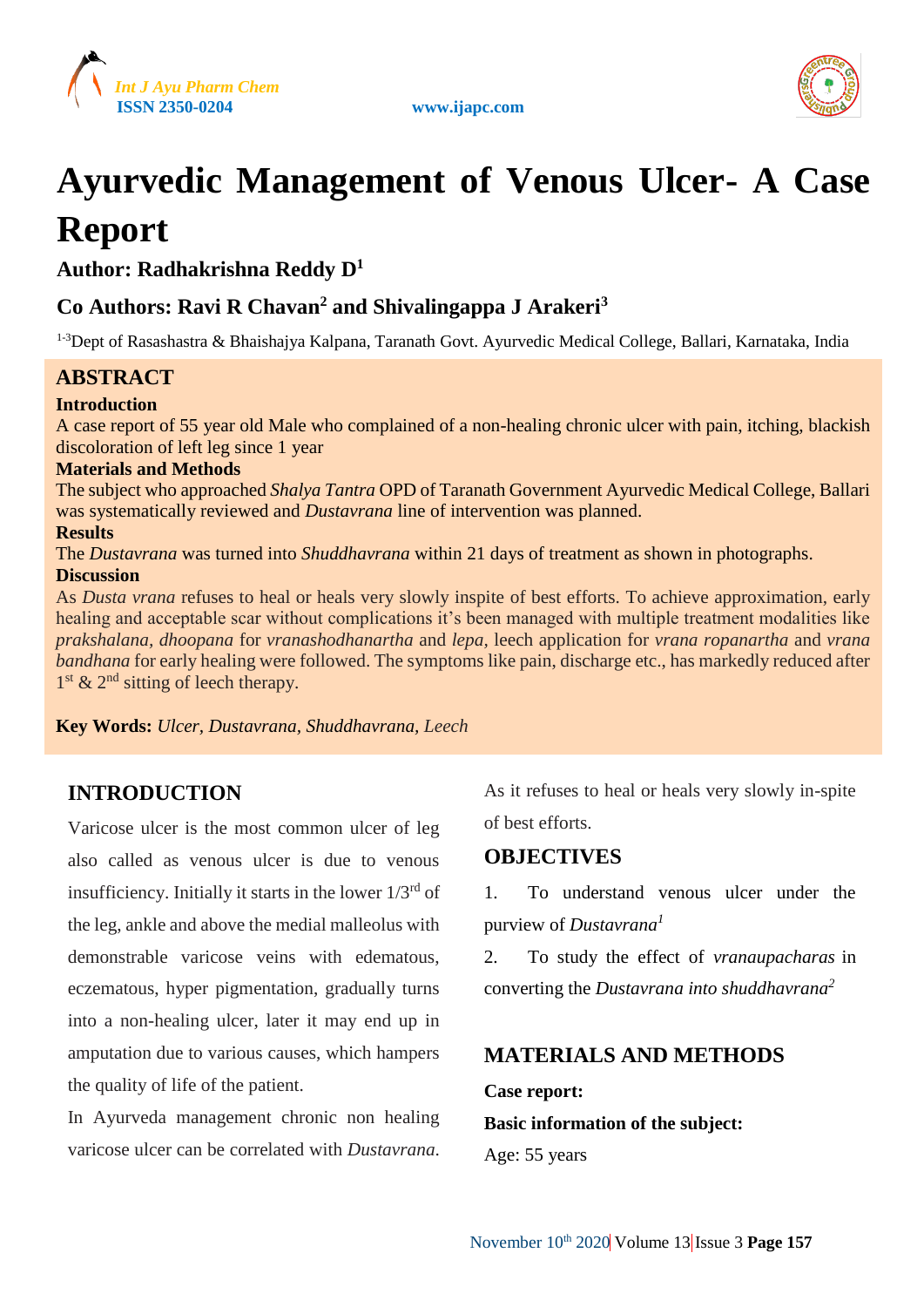

**ISSN 2350-0204 www.ijapc.com**



## Sex: Male

Religion: Muslim

Occupation: works at RTO Ballari

Socioeconomic status: lower middle class

**Chief complaints:** Pain, itching, blackish discoloration of over the lower  $1/3<sup>rd</sup>$  of shin of the left leg since 1 year

**History of present illness:** The subject complains of pain and itching blackish discoloration of over the lower  $1/3^{rd}$  of shin of the left leg since 1 year. The subject being a worker in RTO Ballari approached Shalya Tantra OPD of Taranath Government Ayurveda Medical College, Ballari for the needful.

#### **History of past illness:**

The patient is **not** a known case of Diabetes mellitus or Hypertension.

#### **Personal history:**

*a)Aharaja*:

Untimely eating habits and diet is predominantly with *Katu-Amla rasa* (spicy & sour diet) *b)Viharaja*:

The subject has a Disturbed sleep due to pain **Occupational history:** Long standing work for

nearly 8-9 hours

#### **Examination:**

1. *Prakriti* (Constitution) : *Kapha-Vataja prakriti*

- 2. Vitals were normal
- 3. Clinical examination

## 4. **General Examination**

Pallor - Present (Hb-9.5gm%)

Icterus - Absent

Cyanosis - Absent

#### Kylonychia - Absent

Lymphadenopathy –Inguinal lymph enlargement Oedema - pitting edema + (left leg and foot) **Systemic Examination**  $CVS - S<sub>1</sub> S<sub>2</sub>$  heard, no any added sounds

RS - normal vesicular breath sounds

P/A - soft, normal bowel sounds; no organomegaly

#### **Local examination:**

## **Inspection**

Site – Over the anterior aspect of the lower  $1/3^{rd}$  of the left tibia (shin)  $Size - 5cm \times 5cm \times 0.5cm$ Shape - nearly oval

Edge - irregular, rough

Floar - Unhealthy tissue seen

Discharge - copious sero-purulent

Surrounding area - blackish discoloration

Margin - irregular

Smell - tolerable, unpleasant

Ankle flair – positive

## **PALPATION**

Pain - Severe

Sensation - Hot and cold sensations present Temperature - slightly raise in temperature Lymph nodes – Left inguinal group of lymph nodes were enlarged. Edema – pitting edema of left leg and feet Peripheral pulse - Dorsalis pedies - Feeble Anterior tibial - Feeble Posterior tibial - Good **Diagnosis:** A chronic non healing venous ulcer - *Dustavrana* **Treatment adopted:**

November 10<sup>th</sup> 2020 Volume 13 Issue 3 Page 158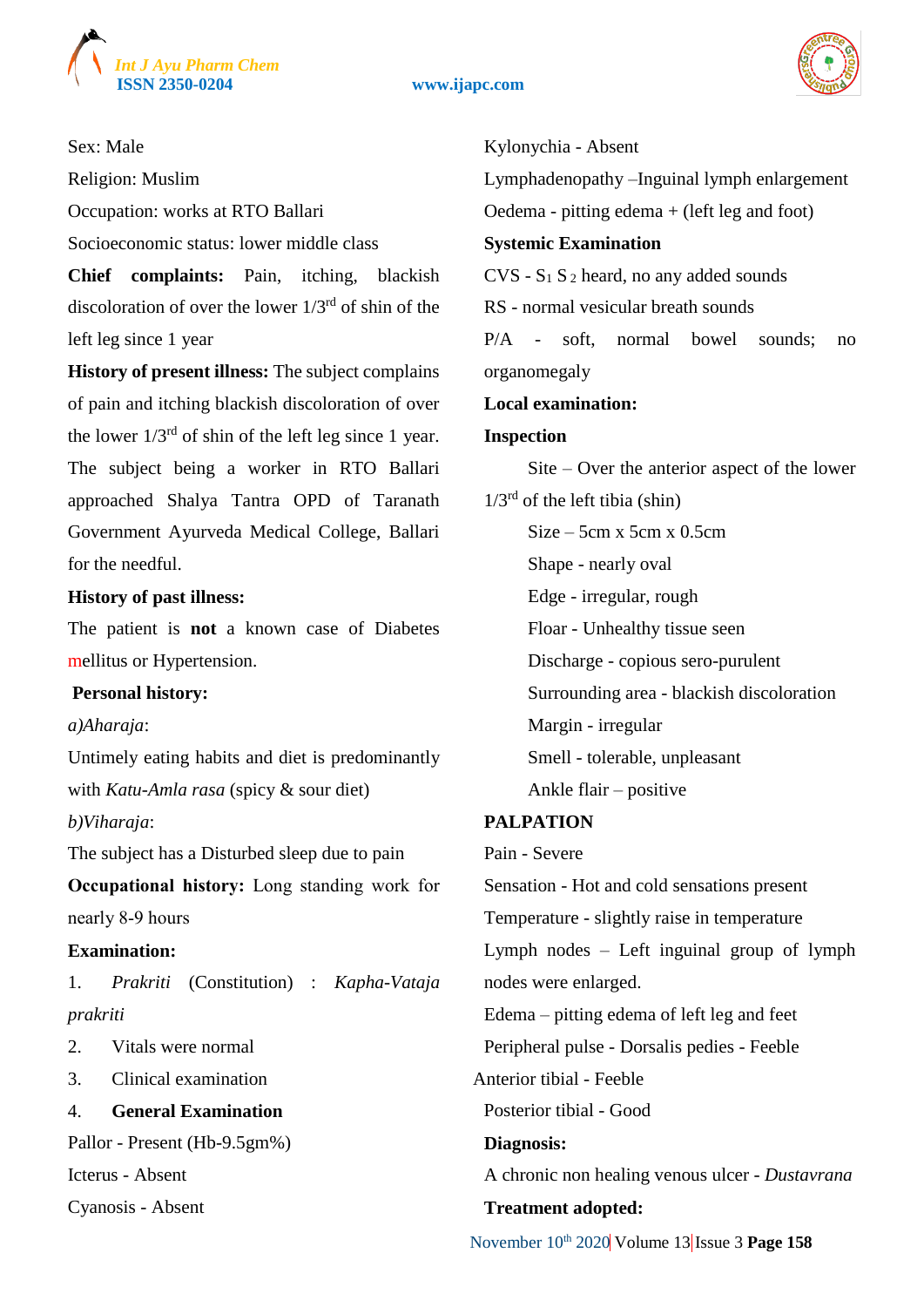



| <b>DAYS</b>                          | <b>TREATMENT</b> | <b>MEDICINE</b>               |
|--------------------------------------|------------------|-------------------------------|
| <b>DAY 1 - DAY 21</b>                | Vrana parisheka  | Sukhoshna PVK                 |
| <b>Regularly</b>                     | Vrana dhoopana   | Guggulu, haridra, nimbapatra. |
|                                      | Vrana lepa       | Nimbapatra kalka              |
|                                      | <b>Bandha</b>    |                               |
| $7^{th}$ , $14^{th}$ , $21^{st}$ day | Jalouka          |                               |
| (once a week)                        | Vrana parisheka  | Sukhoshna PVK                 |
|                                      | <b>Bandha</b>    |                               |

**Table 1** Different treatment modalities and the drugs used for the treatment

#### **Assessment criteria:**

**Table 2** Grading of the assessment parameters

| <b>PARAMETERS</b>         | Grade 5         | G-4 | $G-3$ | $G-2$ | $G-1$ | $G-0$ |
|---------------------------|-----------------|-----|-------|-------|-------|-------|
| Pain                      | Base line 100 % | 80% | 60%   | 40%   | 20%   | 00%   |
| <b>Discharge</b>          | Base line 100 % | 80% | 60%   | 40%   | 20%   | 00%   |
| <b>Itching</b>            | Base line 100 % | 80% | 60%   | 40%   | 20%   | 00%   |
| Size (in cm)              | Base line 100 % | 80% | 60%   | 40%   | 20%   | 00%   |
| Hyperpigmentation         | Base line 100 % | 80% | 60%   | 40%   | 20%   | 00%   |
| Ankle flare               | Base line 100 % | 80% | 60%   | 40%   | 20%   | 00%   |
| <b>Granulation tissue</b> | Base line 0%    | 20% | 40%   | 60%   | 80%   | 100 % |
| Varicose veins            | Base line 100 % | 80% | 60%   | 40%   | 20%   | 00%   |

#### **RESULTS**

**Table 3** Improvement in the subjective and objective parameters

| <b>PARAMETERS</b>  | <b>GRADE</b> |      |       |              |  |  |
|--------------------|--------------|------|-------|--------------|--|--|
|                    | DAY1         | DAY7 | DAY14 | <b>DAY21</b> |  |  |
| Pain               |              |      |       |              |  |  |
| <b>Discharge</b>   |              |      |       |              |  |  |
| <b>Itching</b>     |              |      |       |              |  |  |
| Size (in cm)       |              |      |       |              |  |  |
| Hyperpigmentation  |              |      |       |              |  |  |
| <b>Ankle flare</b> |              |      |       |              |  |  |

Table (3) the symptoms like pain, discharge etc., has markedly reduced after 1st & 2nd sitting of leech therapy. as shown in Table (1) With the multiple treatment modalities like prakshalana3, dhupana3, lepa3 jaloukavacharana2 and vrana bandhana4 the Dusta vrana as shown in figure (4) was turned into shuddha vrana within 15 days with marked reduction in the size, discharge, pain, hyperpigmentation of the ulcer with healthy granulation tissue as shown in Figure (5, 6, 7) and Table (3). Grading of the assessment parameters are as shown in table (2).

#### **DISCUSSION**

For *Dustavrana Vrana parisheka, Vrana dhoopana, Vrana lepa, jalouka, Bandha* measures

November 10th 2020 Volume 13 Issue 3 **Page 159** are adopted as per *Sushruta Samhita<sup>4</sup>* as shown in Table (1). *Vrana parisheka* with *panchavalkala kashaya* as shown in Figure (1) does wound debridement and as the *kashaya* was luke warm it also does the vasodilatation there by promoted early healing of the ulcer. The *Dhoopa* of *Guggulu, haridra, nimba pathra, sarshapa* being very subtle, it can reach in the minute channels and carry the properties of all the ingredients.These drugs removes the bad odour from the ulcer, antiseptic, insecticidal, anti-pyretic, antiinflammatory as it dilates the surrounding vessels. Hence *vrana Dhoopana* as shown in Figure (2) was selected as a supportive treatment and as *Pashchat Karma. Jalouka* application as shown in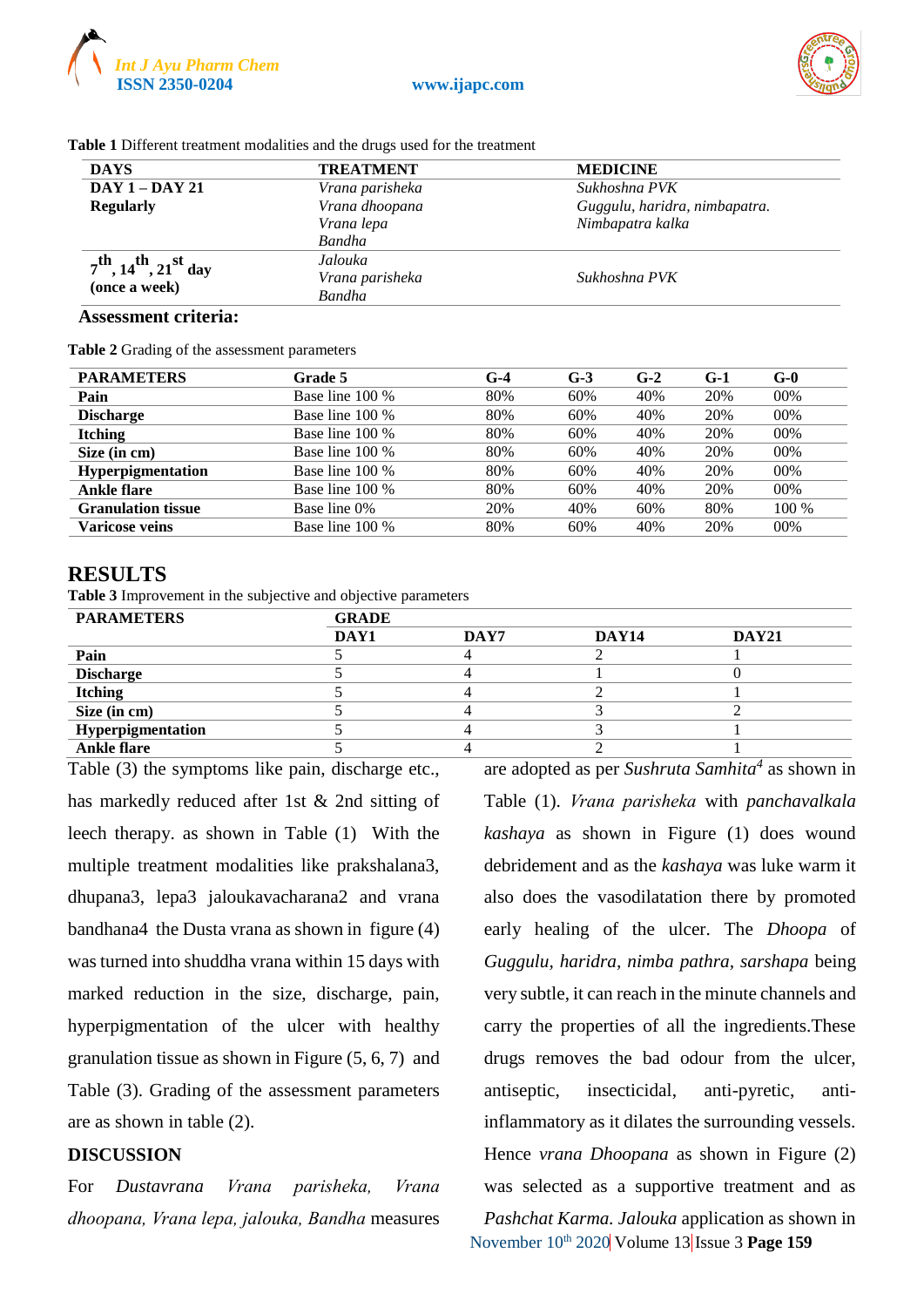

#### **ISSN 2350-0204 www.ijapc.com**



Figure (3) was employed because Leech application has peripheral vasodilator effect due to presence of vasodilator constituent in the saliva which improves blood circulation and corrects "ischemia" around the wound, thus promotes wound healing. It has Anti-inflammatory action on nerves due to presence of substance like *Bdellins and Eglins* in the saliva which reduces the pain too. *Vrana lepa* of *Nimbapatra kalka* acts both as *vrana shodhaka* and *vrana ropaka*. By applying the *Jathyadi taila* the ulcer is being dressed to avoid the infections and to promote the healing.





**Figure 1** *Vrana parisheka* **Figure 2** *vranadhoopana*





**Figure 3** Jalaukavacharana **Figure 4** First day of treatment channels and carry the properties of all the ingredients. These drugs removes the bad odour from the ulcer, antiseptic, insecticidal, antipyretic, anti-inflammatory as it dilates the surrounding vessels. Hence *vrana Dhoopana* as shown in Fig.2 was selected as a supportive treatment and as *Pashchat Karma. Jalouka* application as shown in Fig.3 was employed because Leech application has peripheral vasodilator effect due to presence of vasodilator constituent in the saliva which improves blood circulation and corrects "ischemia" around the wound, thus promotes wound healing. It has Antiinflammatory action on nerves due to presence of substance like *Bdellins and Eglins* in the saliva which reduces the pain too. *Vrana lepa* of *Nimbapatra kalka* acts both as *vrana shodhaka* and *vrana ropaka*. By applying the *Jathyadi taila* the ulcer is being dressed to avoid the infections and to promote the healing.



**Figure 5** 5<sup>th</sup> day of treatment **Figure 6** 10th day of treatment



**Figure 7** 15<sup>th</sup> day of treatment **CONCLUSION**

Venous ulcer is a chronic non-healing, eczematous, hyperpigmented ulcer which may lead to complication like amputation. Even though the chronic Non healing venous ulcer cannot be treated easily, the motto of the treatment is to make the *Dusta vrana* as *Shuddha vrana* as soon as possible. *Parisheka, dhoopana, lepa, jalouka,* 

November 10<sup>th</sup> 2020 Volume 13 Issue 3 **Page 160**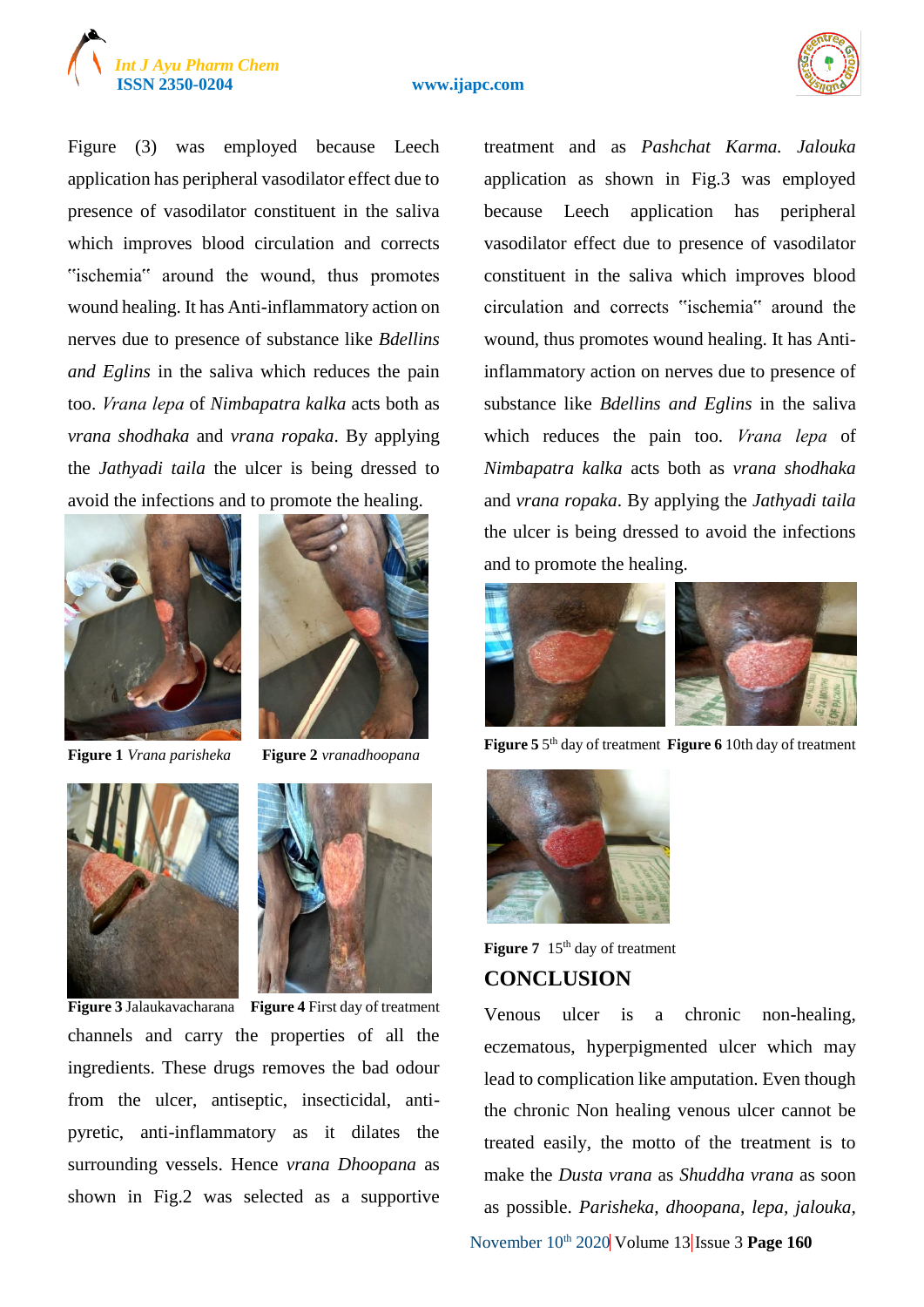





*bandhana* are such magical line of treatment modalities in Ayurveda that serves the purpose. The line of treatment adopted in this case can also be taken as a guideline to manage other chronic Non healing venous ulcers.